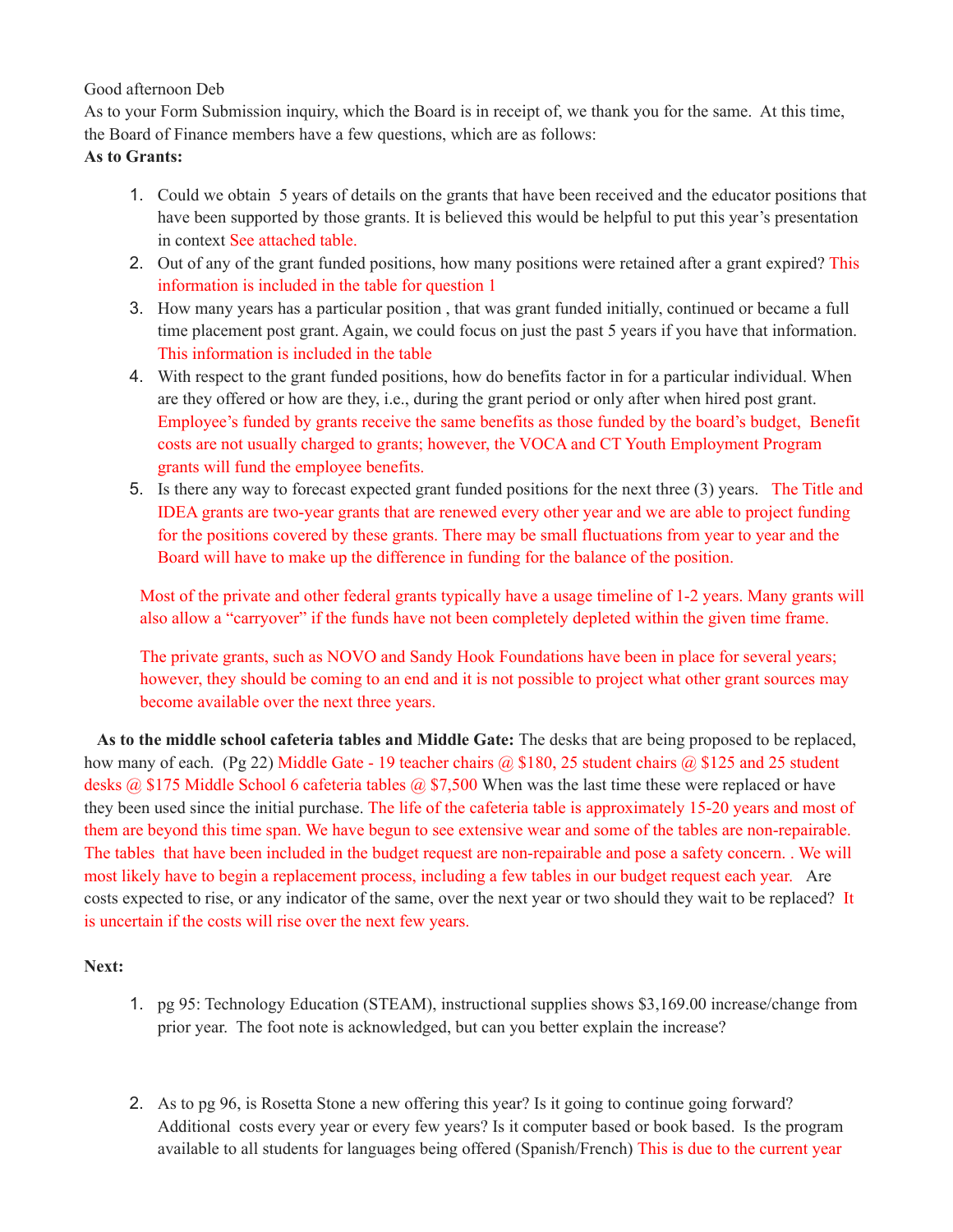expansion of the program. This cost will be recurring and it includes textbooks and software with the majority of the cost coming from textbooks. The current year was funded through the ESSER II grant; however, the Board will absorb this cost going forward.

3. And the cost for workbooks, is this a new item and will continue going forward? Are the workbooks part of the Rosetta Stone program? Yes, these workbooks are part the world language program, the anticipated cost is about \$8,650

**On page 153**, please explain foot note #2 "expansion of anonymous alters system to include all schools"

**As to page 170, and 22: Transportation**: is 8% an accurate indicator of the increase. At the meeting 5-15% was noted, with 8% likely. Have any other companies requested to bid besides the one company mentioned at the meeting.

We only had one bidder for the contract and that was our current provider. The overall increase came in at 8.85%

To that end, Board of Finance has a meeting on 2/17/22, tomorrow night. Feel free to submit any responses in writing before or after the meeting or join us if you want to discuss in person.

In the event any other questions arise, would you be available or members/speakers for a possible meeting on Wednesday, February 23, 2022? I ask because we may call a special meeting should any members have questions for other departments needed before the 2/24/22 meeting, that would necessitate in person discussion. I will know by tomorrow evening if we will host a meeting on 2/23/22. .

Thank you for your assistance with the above.

John